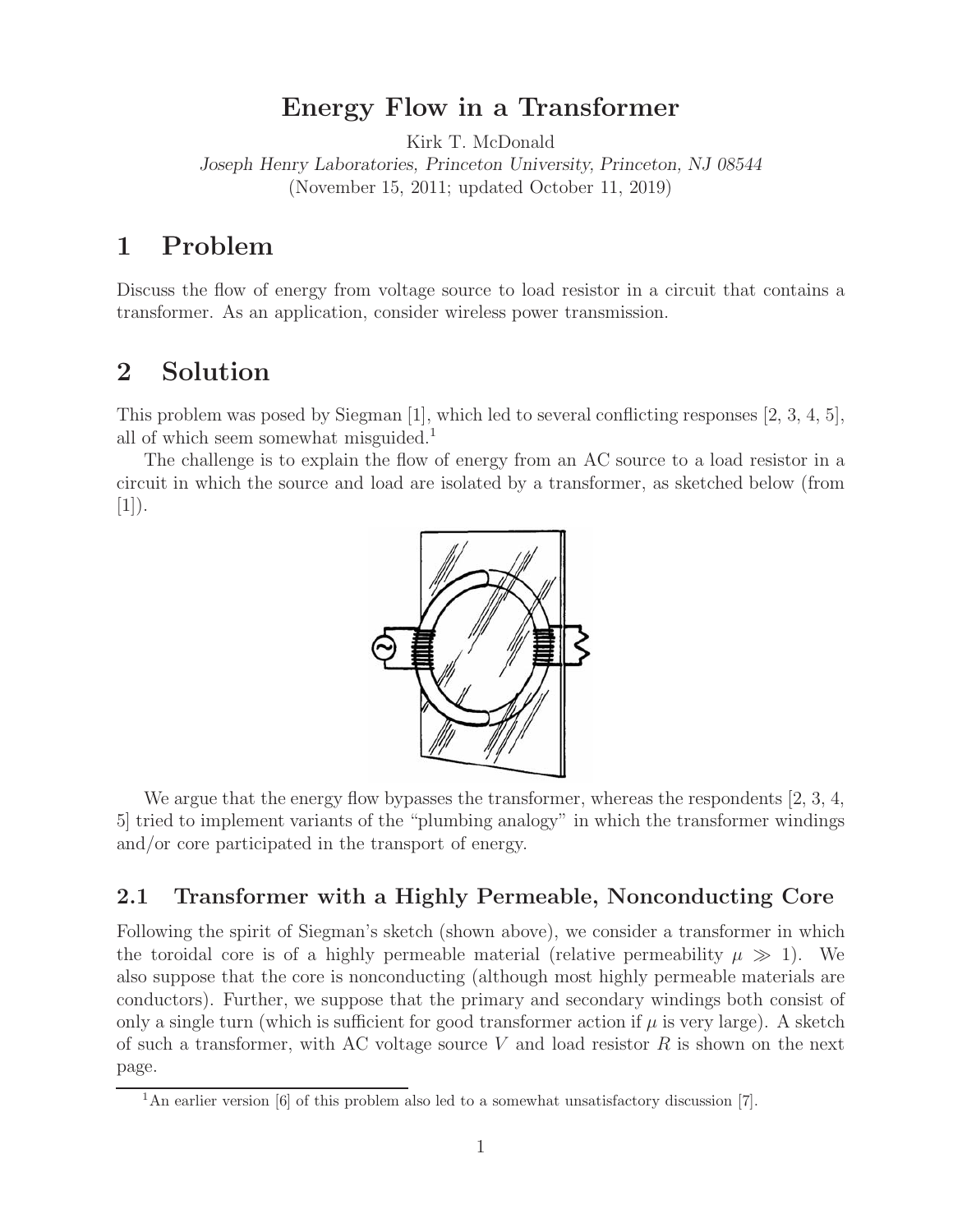

For a circuit analysis we need to know the self inductances  $L_p$  and  $L_s$  of the primary and secondary, as well as the mutual inductance M. One advantage of a highly permeable core is that  $L_p \approx L_s \approx M$  even when the primary and secondary windings are on opposite sides of the core. Then the primary and secondary currents are given by,

$$
I_p = V\left(\frac{1}{R} - \frac{i}{\omega L_p}\right), \qquad I_s = \frac{V}{R},\tag{1}
$$

where  $\omega$  is the angular frequency of the voltage source. Since  $L_p$  is large when a highly permeable core is used, the condition  $\omega L_p \gg R$  is readily satisfied, in which case  $I_P \approx I_s =$  $V/R$ , and the time-average power delivered by the source is  $\approx V^2/2R$ . The energy stored in the magnetic (and electric) fields of the circuit oscillates, but the power associated with these changing fields is small compared to the power dissipated in the load resistor.

The Poynting vector in the region between the voltage source and the core, and between the core and the load resistor are readily understood by thinking of these portions of the circuit as two-wire (Lecher) transmission lines. When the current in the upper conductors is to the right, as shown above, the magnetic field between the wires is into the paper, and the electric field between the wires is downwards. Hence, the Poynting vector  $S = E \times H$  is to the right in the vicinity of the transmission lines.

The challenge of Siegman is to characterize the Poynting vector in the core region. Inside the toroidal core the changing magnetic fields  $\mathbf{B} = \mu \mu_0 \mathbf{H}$  is associated with a (changing) electric field that circulates around its circular centerline, such that **S** points inwards towards this circle when  $B$  is increasing. This Poynting flux is associated with changing the magnetic field energy of the torus, rather than flow of energy from the source to the load resistor.

Outside the torus, an electric field is induced by the changing magnetic field inside the torus, and again this field circulates about the circular centerline of the torus, such that in the region between the primary and secondary the electric field is upwards. In this region, where the relative permeability is unity,  $\mathbf{B} = \mu_0 \mathbf{H}$  and  $\mathbf{H}$  can be deduced from the conduction currents in the primary and secondary as well as the "displacement current" ∂**D**/∂t. The magnetic field due to the conduction currents is shown as  $\mathbf{H}_I$  in the above figure, and points into the page, while the magnetic field **H***<sup>D</sup>* associated with the "displacement current" is azimuthal about the symmetry axis of the core (and is not shown in the figure). The Poynting vector  $S_I$  associated with the fields  $\mathbf{E}$  and  $\mathbf{H}_I$  points to the right and carries energy from the primary into the secondary; the Poynting vector associated with the fields  $\mathbf{E}$  and  $\mathbf{H}_D$  is radial and relates to the flow of energy stored in the "near zone" of the core.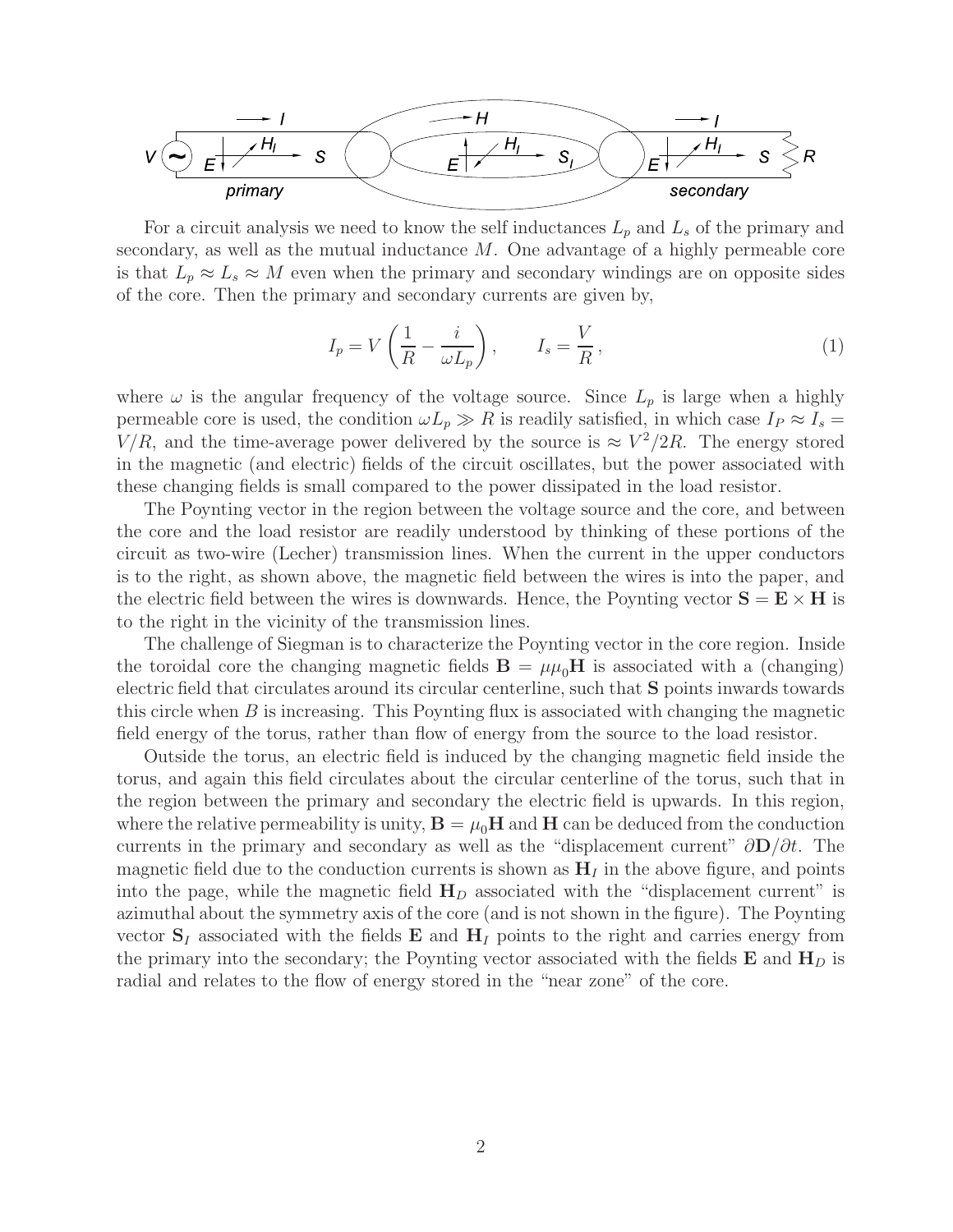### **2.2 Air-Core Transformer with Full-Azimuth Windings**

An extreme variant of a toroidal transformer is that it have an air core (no permeable material) and multiturn windings that cover its entire surface The helical windings<sup>2</sup> have a current component that goes around the major circumference of the torus, such that the fields outside the toroid have essentially the same character as those for the example of a highly permeable core. The Poynting vector associated with the magnetic field of this current again flows across a diameter of the toroid from the vicinity of the primary leads to that of the secondary leads.

#### **2.3 Two Separated Circuits with Mutual Inductance**

Another variant of the present problem is the case of two circuits that are physically distinct but which have a mutual inductance due to, say, coils in each circuit.

A common view is that the circuits are coupled because the magnetic flux from the "primary" coil is linked by the "secondary" coil. This suggests that the coils in the two circuits should be arranged coaxially, as in the left figure below.<sup>3</sup> In this configuration the flow of energy between the two circuits that is "roundabout", since the energy flow vector (Poynting vector)  $S = E \times H$  does not follow lines of the magnetic field H (or lines of the electric field **E**). In particular, the Poynting vector is zero along the common axis of the two coils.



More direct flow of energy from one circuit to the other is obtained when the coils have their axes parallel, and both axes perpendicular to the line of centers of the two coils, as shown in the above right figure. In this case the Poynting vector can flow more or less directly from one circuit to the other. This configuration is well known in the antenna community, where the two circuits are many wavelengths apart, and mutual inductance is no longer a relevant concept.

<sup>&</sup>lt;sup>2</sup>If the windings go around the entire toroid helically and then wind back to the starting point there will be no net azimuthal current (around the symmetry axis of the toroid, and we speak of a "counterwound helical toroid" [8]. This winding geometry has little advantage for a transformer, but is used in certain antennas.

<sup>3</sup>This configuration is used in wireless power transmission. See, for example, [9].